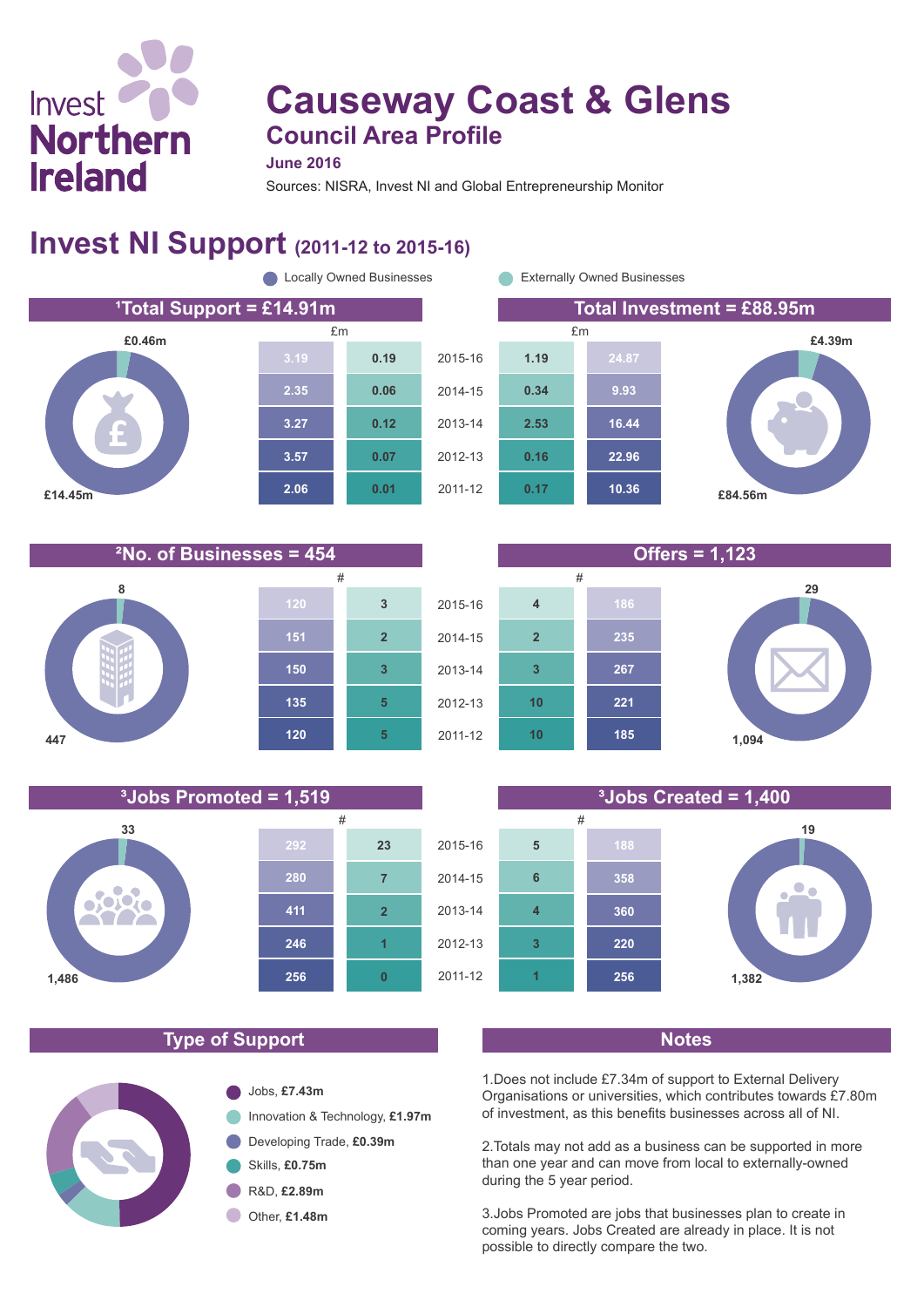# **Statistical Context**

## **Population (2014)**



#### **Labour Market (2014)**



Labour market is composed of Economically Inactive and Economically Active (latter includes those in employment AND those seeking work)



## **Jobs (2013)**



\*These figures do not include the self-employed or agricultural labour

#### **Public/Private Sector Employment**

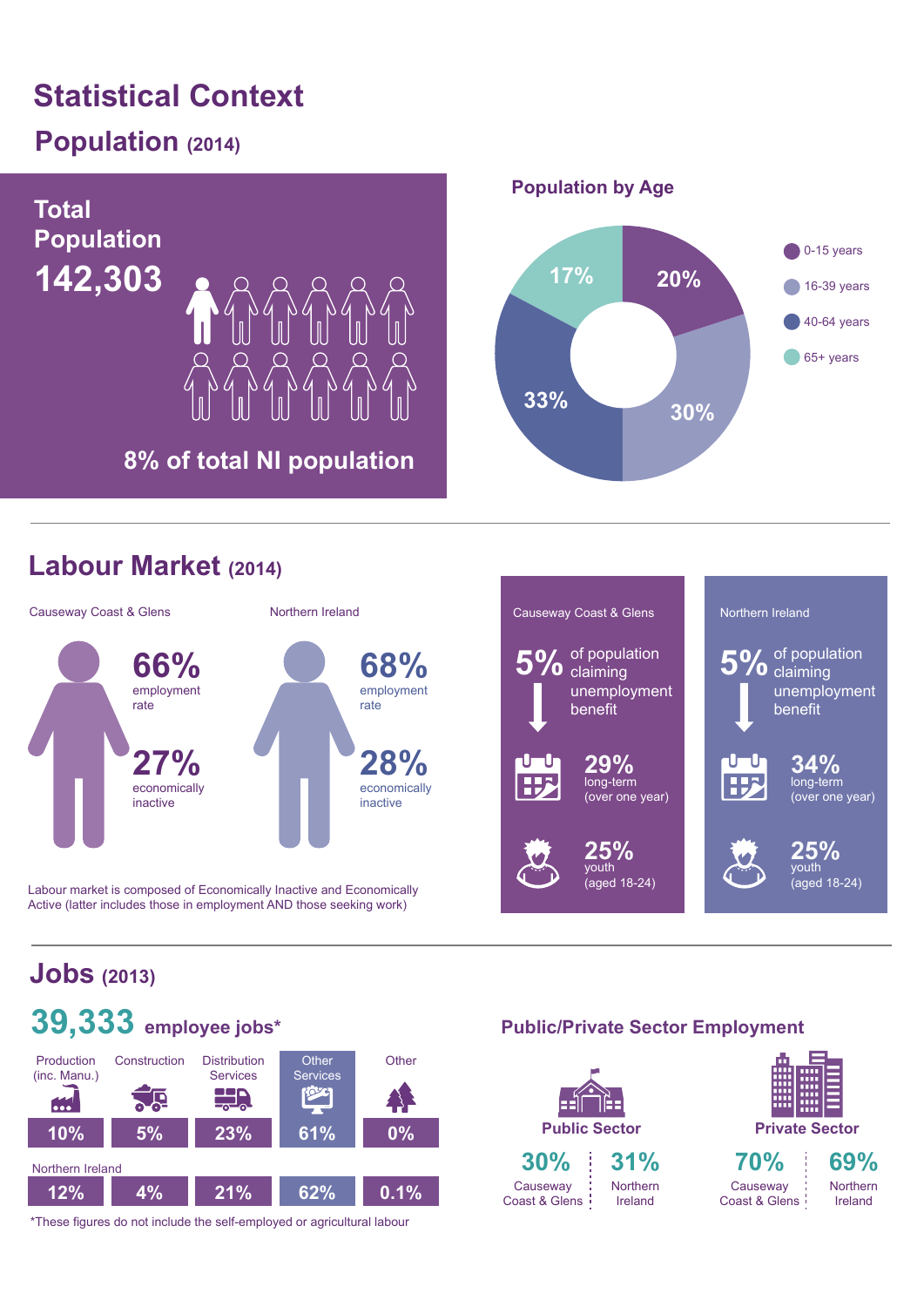

#### **Business Base (2014)**

**Businesses by Sector**

#### **Number of Registered Businesses**



(This accounts for 8% of all the businesses in Northern Ireland) Sub-totals based on rounded data



**Causeway 34% 5% 15% 19% 27% Coast & Glens**  $\bullet$ ... **Agriculture Production (inc. Manu.) Construction Distribution Services Other Services Northern 25% 6% 14% 21% 34% Ireland**